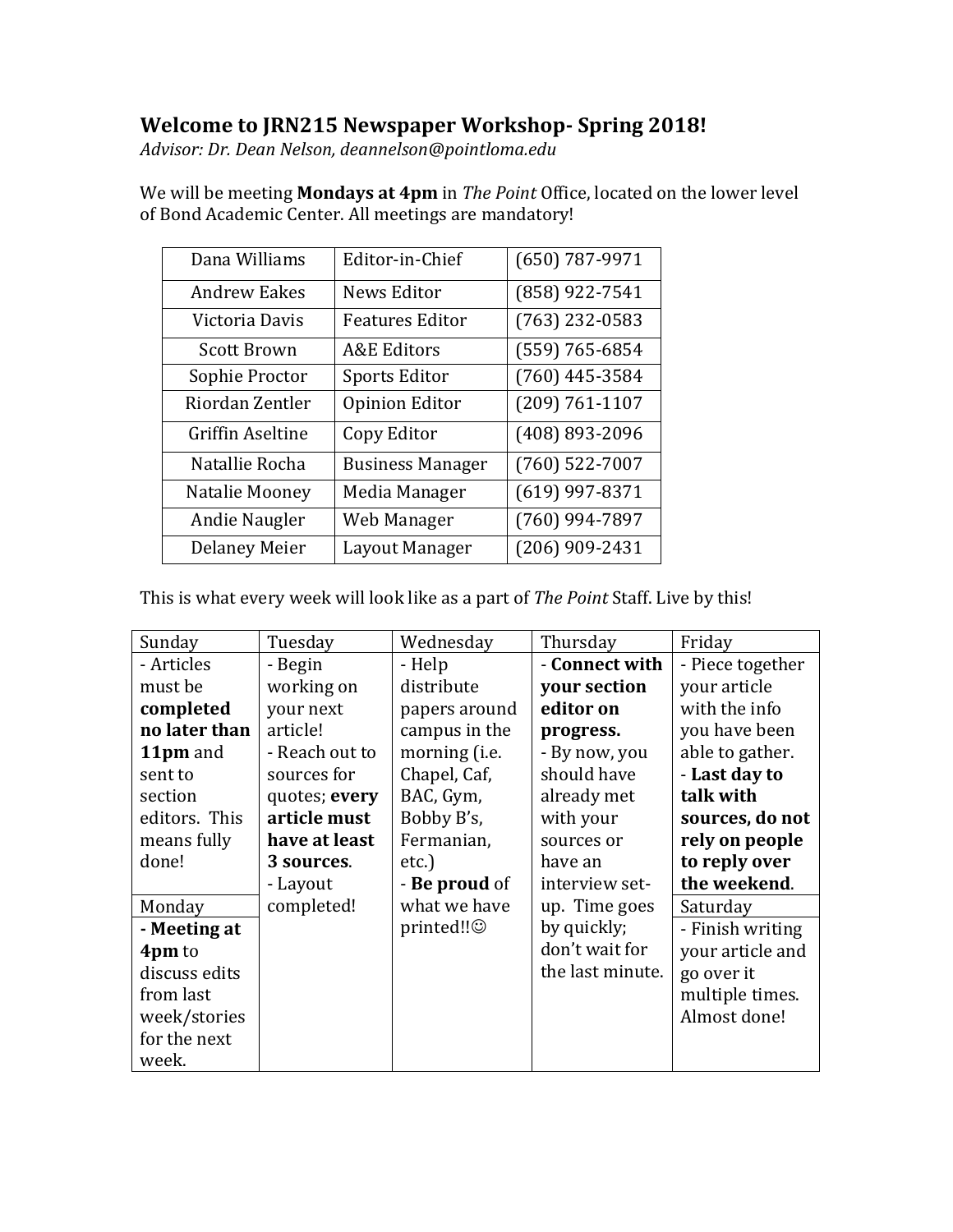# **Timeline**

For Staff Writers, the diagram on the previous page represents a typical week. Story assignments will be decided at Monday meetings and you will send your sources a courtesy e-mail, on Tuesday you will connect with your sources and begin gathering information. Then, Wednesday you will help distribute our paper throughout campus and continue making progress on your story. Thursday you will need to email your section editor what you have/what you need, they are here to help you. By Friday/Saturday you should have enough information/quotes to write a complete and cohesive article! All articles are due Sunday at 11 pm and sent to your section editor- *no exceptions.* Sunday should NOT be the first time your editor is seeing your article. Keep them in the loop!

For Section Editors, you have a slightly different timeline. At Monday meetings it is your responsibility to connect with writers interested in a story for your section- as well as recording all of the story ideas that pertain to you. Tuesday, it is **crucial** that you come into the office and review your section in our layout template, I cannot stress the importance of this enough. On Wednesday, you are also required to help distribute our latest edition. Then Thursday, Friday, Saturday, and Sunday you are checking in with your writers/overseeing their progress, giving advice, etc. Stories will be sent to you Sunday night by 11 pm and you have until Monday night at 11 pm to upload them into the "Point Spring '18" Google Folder. Then our Copy Editor will double-check what is uploaded and our Layout Managers will embed them into our template.

## **Meetings**

Coming into meetings, staff members should be prepared to share **THREE** story ideas with the group. Saying that someone else already said yours is not an excuse, come with back-ups. Here are some ways to find topics…

- look at events boards on-campus/around San Diego
- look up recent San Diego news
- listen to friends/peers
- engage in different groups/organizations
- join Point Loma community groups on Facebook for local events/happenings

Our reporting extends beyond PLNU, it is our job to keep students both entertained and **informed**. After everyone shares story ideas you will meet with your section editors to discuss your assignments, game plan for sources, etc. Then, section editors will meet with me to confirm.

# **Article Expectations**

You are expected to submit *at least* **one article a week**. Either for print or online.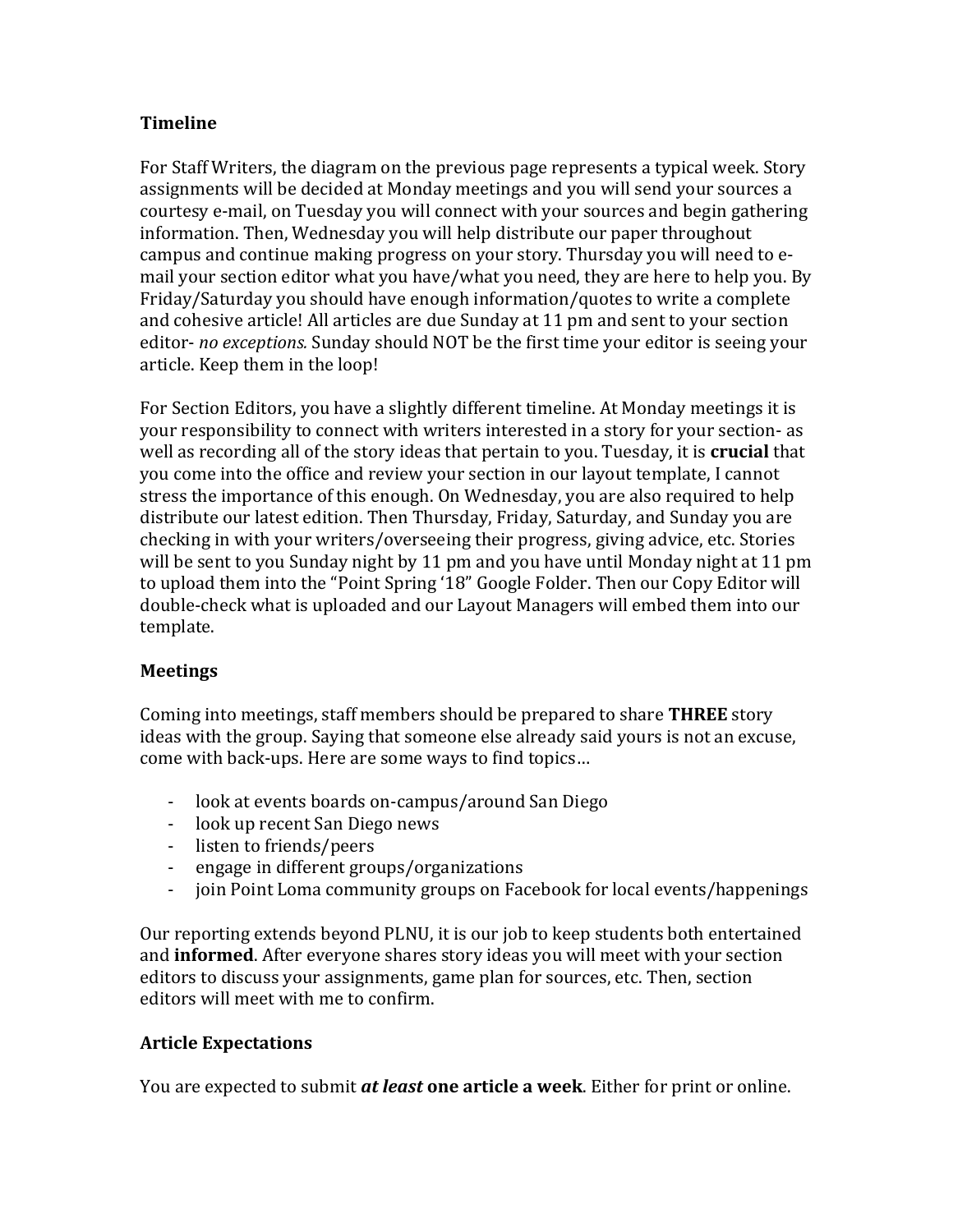**Length: All articles must be between 400 and 600 words.** If you have an in-depth story that needs to be a more substantial length, we can work something out! Keep your editor in the loop.

**Sources:** You need to have **at least three sources, one being an "expert"** (meaning more than just a PLNU student). Your sources should not be your friends, if this is the case switch stories with someone else and let them cover it.

After being assigned, figure out a road map with your editor on where the story could go. Get background on your sources or the event by researching online or speaking to a member of the staff.

E-mail your sources first as a courtesy after our meeting on Monday. You do not need to wait for a response before finding them on-campus or giving them a call. The sooner you find them, the quicker your story is finished! And remember, one attempt at contacting them is NOT enough.

Always ask your source the best/quickest way to reach them (phone/e-mail/inperson) in case you need to ask a follow up question (even on the weekends!).

**If they are a professor or an expert, ask them for their title.** Out of respect we do not want to make any mistakes here.

**If they are a student, ask them their current class and major.** This gives students credibility. If you are covering a story about a virus outbreak, you might want to ask a nursing major. If you are researching a local election, maybe you would look into the political science department, etc. (majors and years are NOT capitalized).

Things to ask your sources…

- Who?
- What?
- When?
- Where?
- Why?
- How?
- Is there anything else you would like to add?
- Is there anyone else I should get in contact with?

# **If your source falls through, CONTACT YOUR EDITOR IMMEDIATELY**.

Your editor will follow up with these questions…

- Are there any other available sources you can reach out to?
- What are we going to do instead to fill that space?
- What other story would you be willing to take on instead?
- Are there any events that you could cover?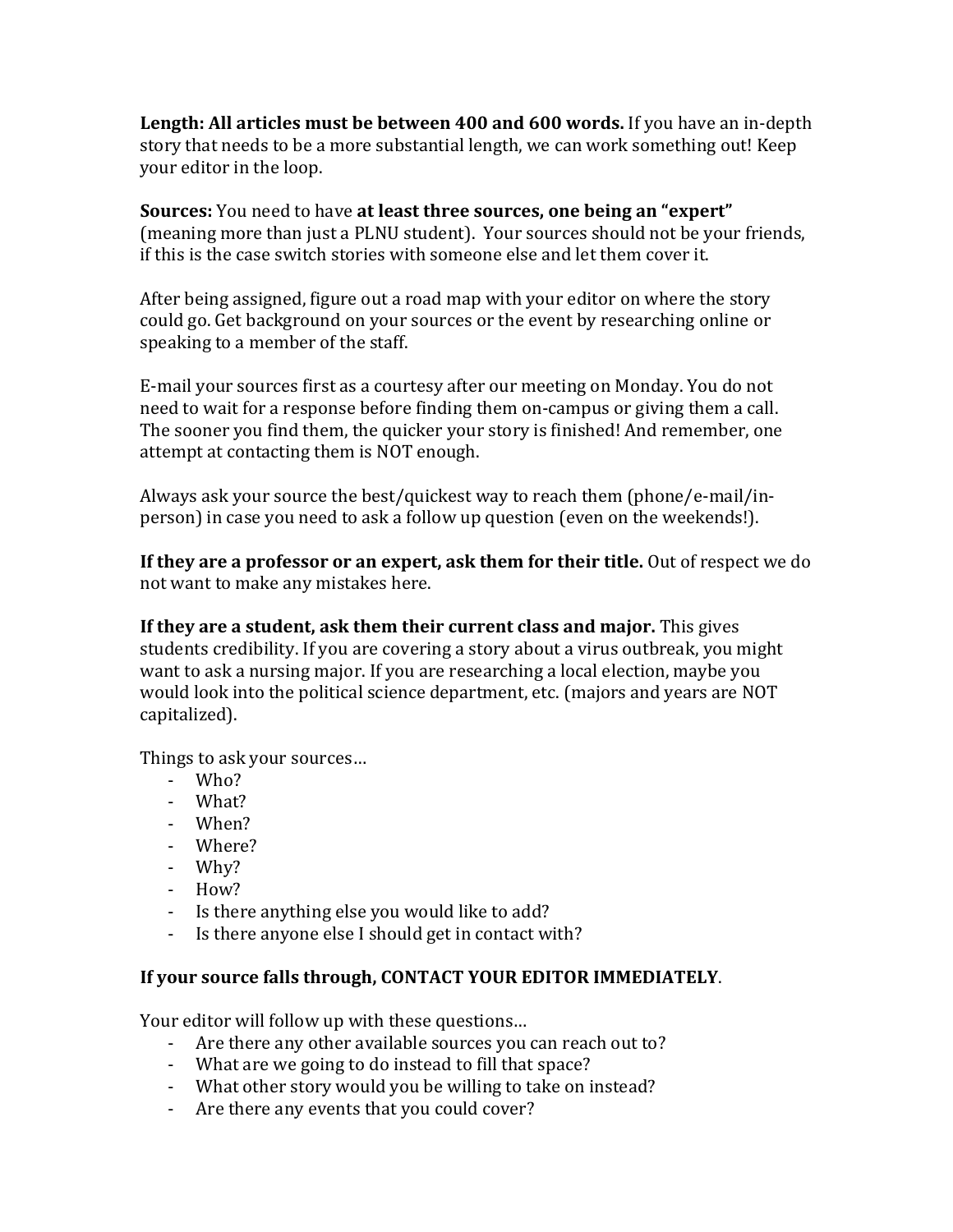## **Submitting your story**

Completed articles will be emailed to your section editor by 11pm on Sunday night, AP Style\*, 12 point font, double-spaced with your name, topic, word count and "slug" (title) on the top left (MLA format). **Before submitting your article, read it over at least three times**. The first time, look for informational errors/inconsistencies. Then, check for AP Style discrepancies and grammar issues. Read through your lead. *\*AP Style meaning you have confirmed all language/grammar with what is in the AP Stylebook.* 

## **Photos**

**All articles must have a photo** that YOU or someone related to the story has taken and you have permission to use it. (i.e.  $Hi$   $\blacksquare$ ! Did you take this photo? If so, can we use it for The Point on all platforms? How would you like to be credited? Thanks!)

## **Online Content**

As I mentioned above, articles that are uploaded online- but not printed- also count as your weekly contribution. The word count is MUCH more flexible and information should be published more immediately.

On Monday when you devise a game plan with your section editor, you will decide whether it is better for web, print or both. This will be based on how long it will take to contact sources, how time sensitive it is, etc. Our GOAL is to upload content online daily. Web is priority, then we can decide what we print that week.

## **Media**

If you take any photos/videos at meetings, during the writing process, when people are reading the printed paper around campus on Wednesday, etc. **SEND THIS CONTENT TO OUR MEDIA MANAGER!** It will be uploaded to our social media accounts, it is important to keep these interesting and current.

## **Deadlines**

Failure to meet a predetermined deadline is like failing to complete an assignment on time. Newspaper workshop is a class and the assignments should be treated as such. With all of the resources on-campus, there should be no reason an assignment can't be finished in time! There are academic consequences for not meeting a deadline, but let's not go there.

YOU ARE NOW A JOURNALIST! **Be bold, be curious.**